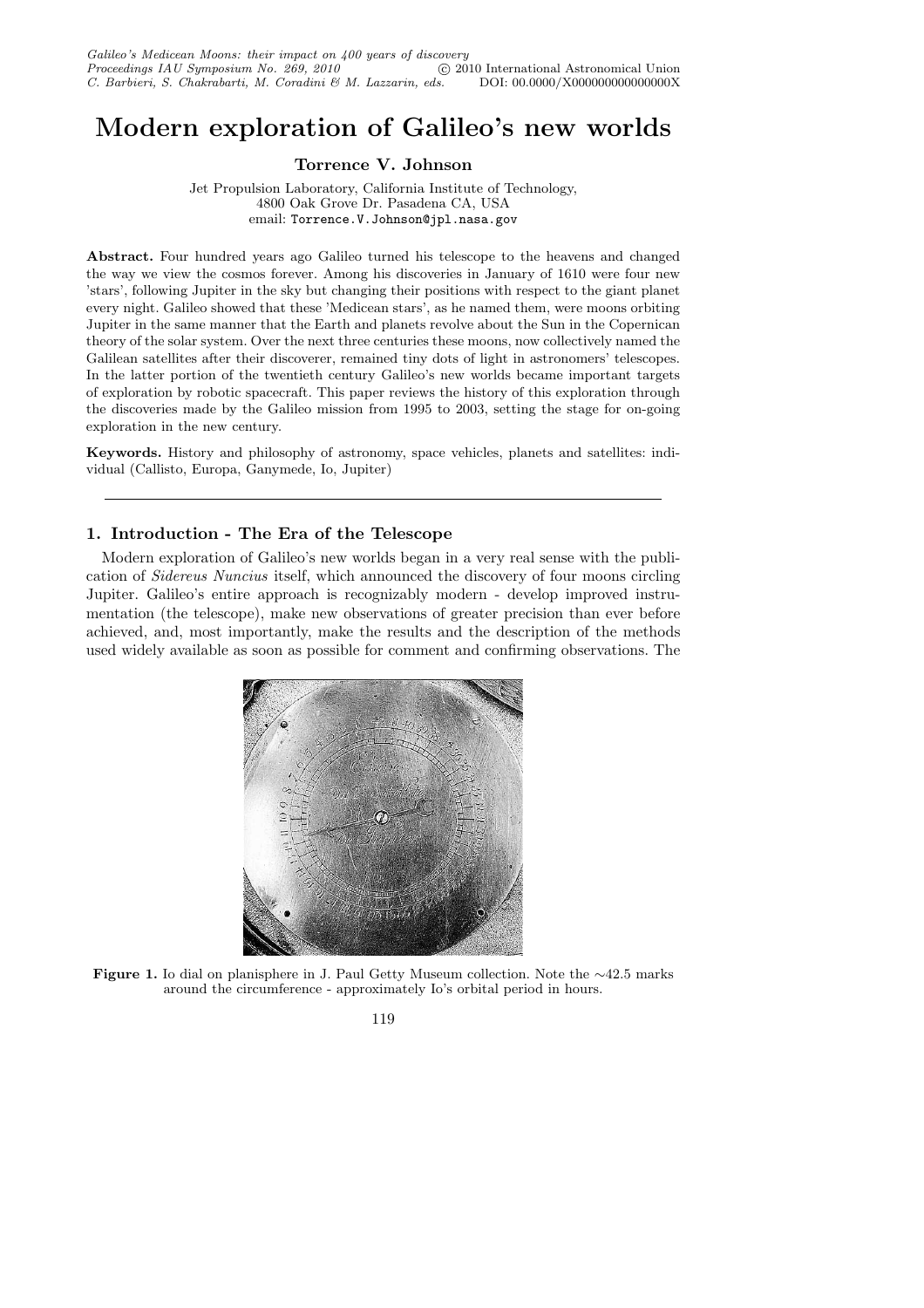#### 120 T. V. Johnson

Galileo scholar Albert van Helden has pointed out in his translation that Sidereus Nuncius was an entirely new kind of astronomical publication, having more in common with a modern International Astronomical Union Circular than Ptolemy's Almagest (Galilei 1610).

The telescope remained the primary tool for studying the Galilean satellites for the next three and a half centuries. As the capabilities of telescopic optics improved, so did observing techniques and the instrumentation available to augment the 'Mark-I eyeball'. Before the end of the seventeenth century, accurate timing of Galilean satellite eclipses by Danish astronomer Ole Roemer (working at the Paris Observatory) provided the means to determine the first reliable value for the speed of light, a problem that Galileo himself had been unable to solve. Thus, within a few decades of Galileo's initial observations, his 'new worlds' were providing a key that would eventually lead to the modern world of relativistic physics.

These seventeenth century observations were accurate enough that they are still used in analyzing the long term variations of the orbits of the Galilean moons. Eclipse timings for Jupiter's moons also provided a cosmic clock which enabled accurate longitudes on Earth to be determined. A testament to the pervasiveness of Galileo's moons in the culture of the Enlightenment is found in a beautiful planisphere from the mid-eighteenth century. This device, now in the decorative arts collection of the J. Paul Getty Museum, includes a specialized dial which indicates the times of eclipses for Io, the innermost of the Galilean satellites (Wilson et al. 1996).

The next centuries saw the moons studied with ever increasing sophistication as the science of astronomy developed. The photographic plate, for precision measurements of position, the spectrograph, for analyzing the color of reflected light, and Michelson's stellar interferometer, for precision diameter measurements, were all applied to studies of Jupiter's four big satellites. In the twentieth century electronic instrumentation increased the power of telescopic observations many fold. The colors of the Galilean moons were measured, near-infrared photoelectric spectra identified water ice on the surfaces of Europa and Ganymede, and accurately timed stellar occultations determined the diameters of Io and Ganymede to a few kilometers.



Figure 2. Voyager's 'family portrait' of the Jupiter system. Montage of images from Voyager's cameras. Photo courtesy of NASA/JPL.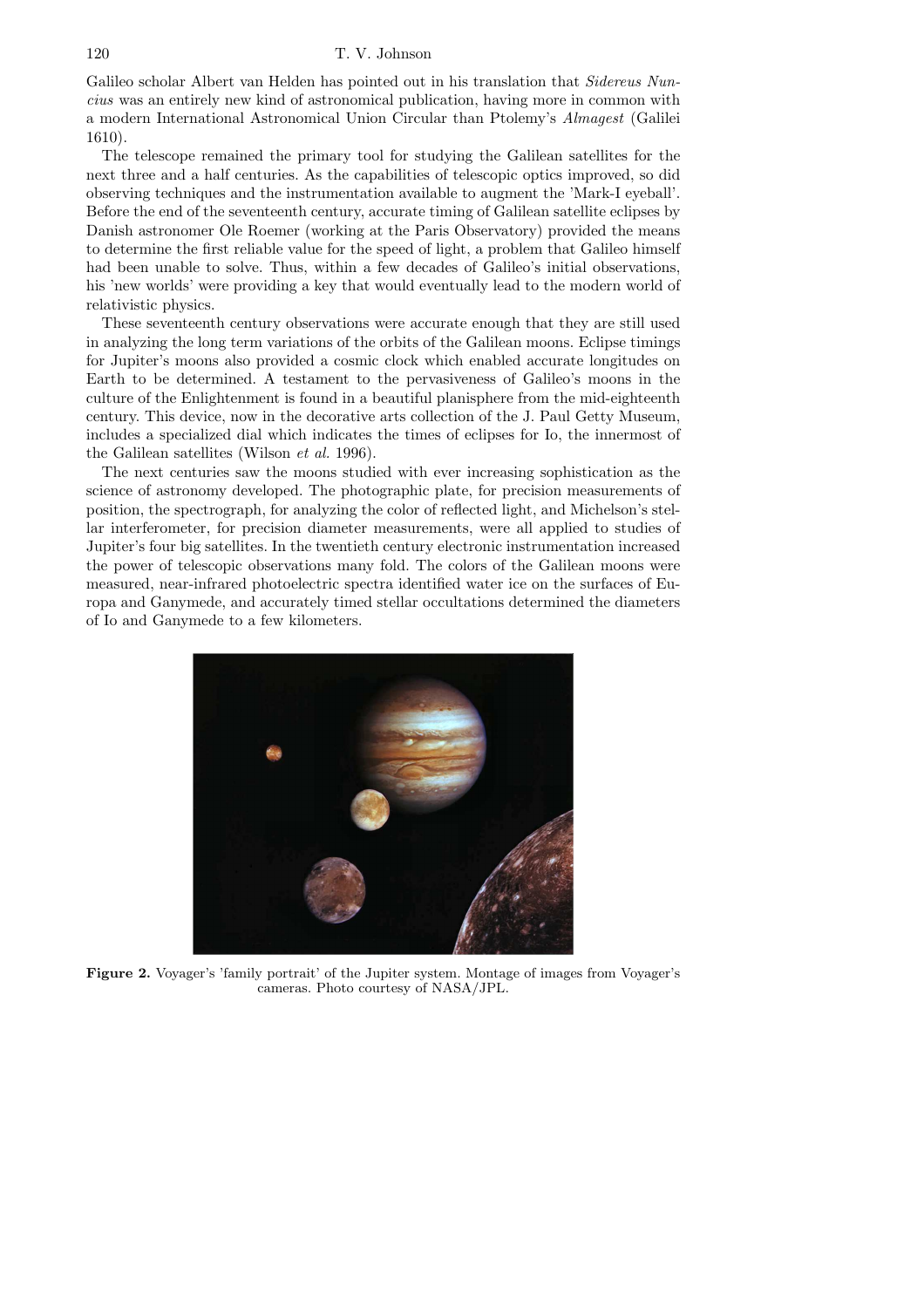Thus, at the beginning of the era of deep-space spacecraft exploration, in the 1970's, Galileo's new worlds, seen for so long only as points of light, were at last beginning to emerge as a reasonably well characterized, diverse set of planetary bodies. Their sizes were known, ranging from about the diameter of Earth's Moon, to somewhat larger than the planet Mercury. The available mass estimates and derived density for each satellite showed that while Io and Europa were mostly rocky objects, Ganymede and Callisto were likely an approximately even mixture of ice and rock. Io's highly reflective yellow-brown surface contrasted sharply with the less colored, icy surfaces of Europa and Ganymede and with the darker surface of Callisto. Clouds of both neutral sodium atoms and sulfur ions had been detected associated with Io. This was the sketchy but highly intriguing information which formed the basis for planning the Voyager mission's historic exploration of Jupiter's moons. The state of knowledge about the satellites at this time is reviewed in Planetary Satellites (1977).

#### 2. Known Worlds - The Era of Spacecraft Exploration Begins

The Pioneer 10 and 11 spacecraft flew by Jupiter in 1973 and 1974, providing critical reconnaissance and scientific information about Jupiter's intense radiation belts, stunning views of Jupiter's clouds and glimpses of the satellites. Tracking data also improved estimates of the moons' masses significantly, confirming Io's rocky nature and Ganymede's

| 660-26               |                                                                                               |                                         |  |  |
|----------------------|-----------------------------------------------------------------------------------------------|-----------------------------------------|--|--|
| For                  | <b>A Science Rationale</b>                                                                    |                                         |  |  |
|                      |                                                                                               | Jupiter Orbiter Probe 1981/1982 Mission |  |  |
|                      | Jet Propulsion Laboratory<br>California Institute of Technology<br>Pasadena, California 91103 |                                         |  |  |
| Ames Research Center | Moffett Field, California 94035                                                               |                                         |  |  |
| August 1976          |                                                                                               |                                         |  |  |
|                      |                                                                                               |                                         |  |  |
|                      |                                                                                               |                                         |  |  |
|                      |                                                                                               |                                         |  |  |
|                      |                                                                                               |                                         |  |  |

Figure 3.  $\equiv$  ger's 'family portrait' of the Jupiter system. Montage of images from Voyager's cameras. Photo courtesy of NASA/JPL.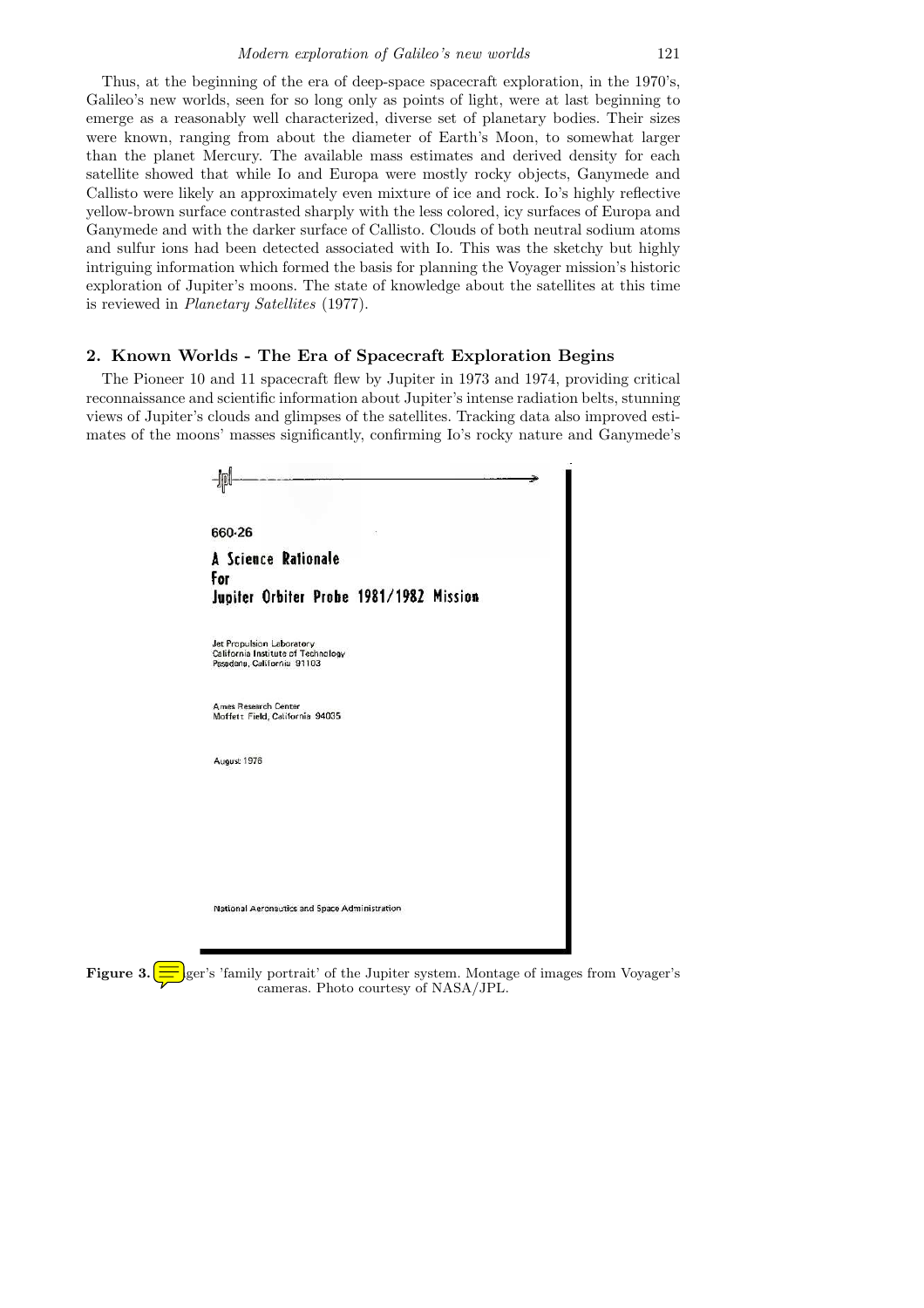low density and large ice content. By the time of the launch of Voyager 1 and 2 in 1977, the four Galilean satellites discovered in 1610 had become critical targets for investigation by the robotic explorers. The trajectories of the two spacecraft were carefully designed to allow each to have close encounters with several satellites on their way through the system. This 'celestial billiard shot' was enabled by the satellites' resonant orbits, which result in regularly recurring orbital configurations - a phenomena first explained and studied by Laplace in the eighteenth century.

Expectations were high for the first close-up views of these four planetary-scale worlds. Voyager's observations of the satellites from the multiple flybys in 1979 nevertheless exceeded even the most optimistic hopes of the mission's science teams. Images and other data from the two spacecraft revealed each satellite to have distinctly different characteristics and seemly different geologic histories. They had become, in the course of a few months, *terrae cognitae*, new worlds which could be mapped and studied in detail. Io was found to be a young volcanic world with multiple active eruptions in progress during the Voyagers' visits. This activity confirmed the tidal heat source predicted by Stan Peale and his colleagues just months before the Voyager encounters, and the sulfurous emissions detected by spectrometers provided clues to the moon's bright, highly colored surface. In contrast, Callisto dark surface was saturated with impact craters of all sizes, indicative of an ancient cold crust dating back to the near the formation of the solar system. Ganymede, the largest of the moons, appeared like a more youthful version of Callisto, with large regions of darker, heavily cratered terrain cut by bright bands of more recent origin. Europa, slightly smaller than Earth's Moon, was perhaps the biggest surprise. In Voyager's images, it's bright relatively smooth icy surface was crisscrossed by ridges and lineaments suggestive of global fracture patterns. At the resolution of the Voyager cameras - a few kilometers for the closest flyby - very few impact craters were detectable, evidence for a geologically young surface and some form of global resurfacing process. Theoretical models showing that liquid water oceans might exist under the icy crusts of the satellites provided one possible explanation for these findings. Voyager's re-



Figure 4. Galileo's mission overview. View of trajectory from N. ecliptic pole. After orbit insertion at Jupiter, each of Galileo's encounters with a satellite is marked with a dot at Jupiter's location for that date, showing the satellite encounters (I= Io, E = Europa, G = Ganymede, C = Callisto) and the orbit number.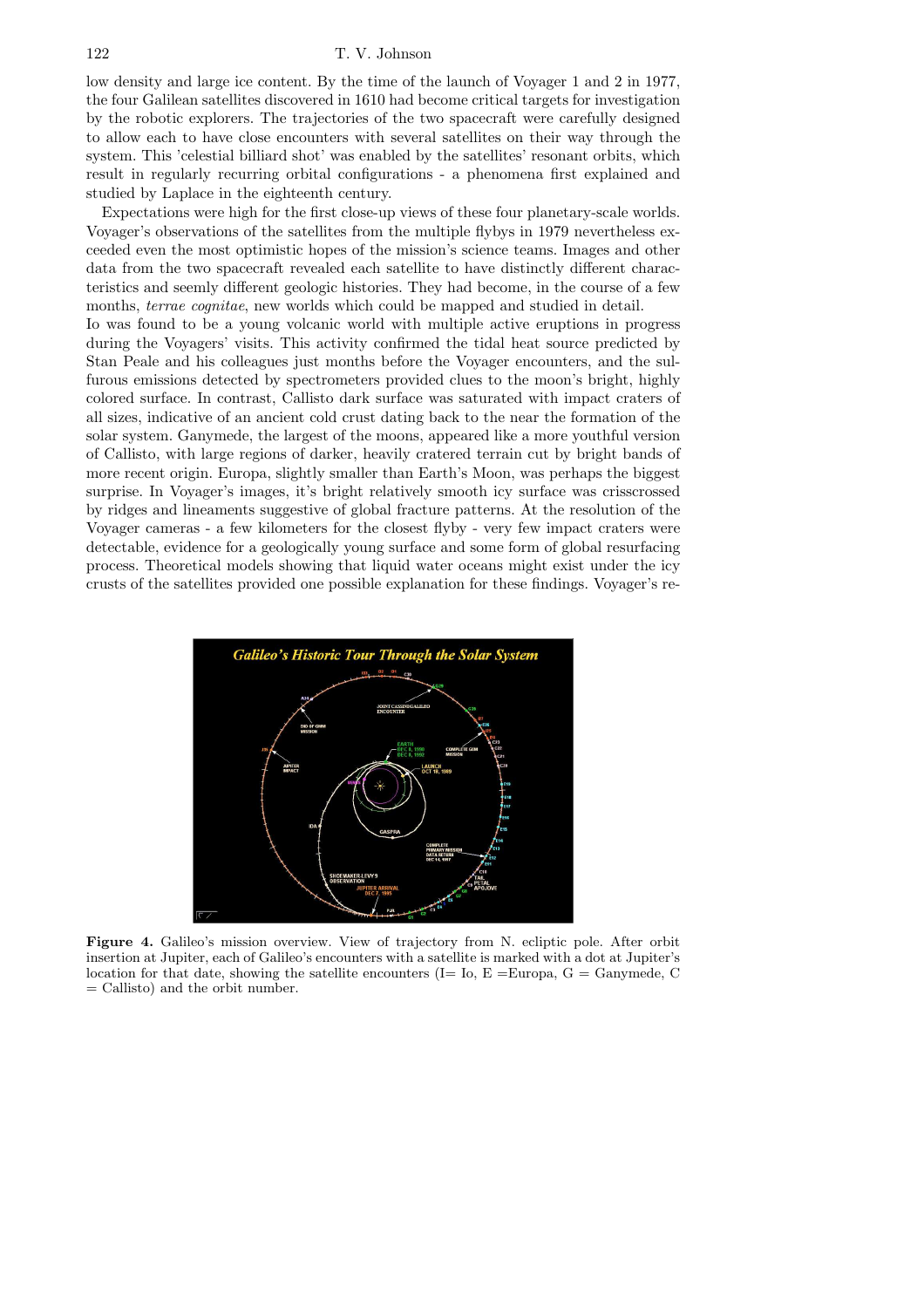sults for the Galilean satellites are reviewed in *Satellites of Jupiter* (1982) and *Satellites* (1986).

# 3. Galileo's Namesake Explores Galileo's Worlds

Even while preparations were being made for the launch of the Voyager spacecraft, a return to Jupiter was being planned, this time with a spacecraft that would remain in the Jupiter system in orbit around the giant planet. Although Voyager was expected to accomplish much, several scientific committees recommended that this reconnaissance needed to be followed by an orbital mission capable of studying the whole system in detail over several years. This mission, initially dubbed the JOP (Jupiter Orbiter Probe) mission was begun by NASA in late 1977, with major international contributions from Germany. Given its goal of studying the 'mini-solar system' of Jupiter, its moons and radiation environment, it was fittingly renamed Galileo to honor the discoverer of the planet's satellite system.

The Galileo mission was delayed from its initial target launch date of January 1982, first by delays in the development of the space shuttle system and the necessary upper stage rockets needed to reach Jupiter, and then by the tragic loss of the Challenger and its crew in 1986. It was eventually launched on the space shuttle Atlantis in October of 1989, and used a gravity assist trajectory involving a Venus flyby and two passes by the Earth to acquire the extra energy needed for the trip to Jupiter. On December 7, 1995 the Galileo spacecraft arrived at Jupiter. In the span of few hours, Galileo conducted its first satellite flyby of Io, recorded data from deep in Jupiter's atmosphere as the entry Probe descended on its parachute  $\equiv$  fired its main engines to put the craft into orbit about Jupiter,  $\frac{\log n}{n}$  ing the first artificial satellite of a giant planet.

Once in orbit  $\sqrt{\text{gcd}}$  lies began what became a seven year long tour of Jupiter's system, making a close flyby of one of the Galilean satellites during each orbit. Each satellite encounter was design to set up the conditions for the next encounter, changing the spacecraft's trajectory using the gravity assist technique. This permitted multiple opportunities for scientific observations of the satellites from ranges up to a thousand times closer than Voyager had achieved. The first of these encounters after achieving orbit was with Ganymede, with the spacecraft skimming low over a dark, relatively older area known as Galileo Regio, appropriately enough.



Figure 5. Galileo's view of Uruk Sulcus on Ganymede showing highly faulted surface in this shape from shading 3D rendering (approximately 3:1 vertical exaggeration. Photo courtesy of NASA/JPL.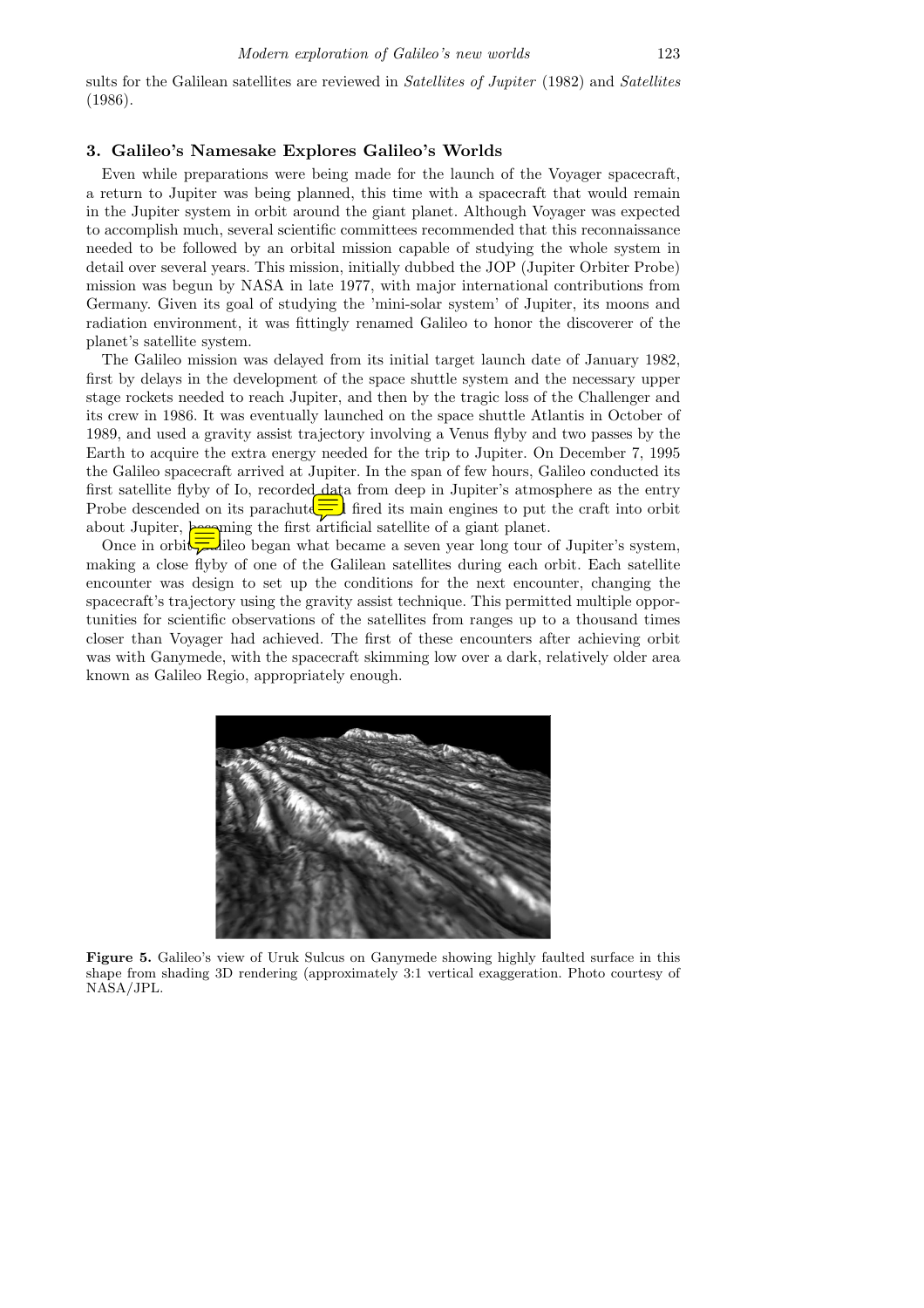### 124 T. V. Johnson

High resolution pictures of the bright, younger appearing Uruk Sulcus on the southern border of Galileo Regio resolved one of the outstanding questions  $f_{\text{max}}$  the Voyager results. Based on Voyager's lower resolution images, it had been suggest  $\sqrt{m}d$  the sulchi were possibly smooth cryovolcanic flows of water and ice filling in faulted troughs. Galileo's images showed that, to the contrary, the entire surface of Uruk Sulcus was disrupted by many small, parallel faults, destroying older crust and craters through tectonic resurfacing.

Galileo's first close encounter with Ganymede also produced the first major discovery of the mission. Measurements by the magnetometer and plasma wave experiments showed that Ganymede was a 'moon with magnetism'. During the encounter, the magnetometer recorded strong distortions in the surrounding Jovian magnetic field while the plasma wave data showed a variety of signals indicative of high energy electrons interacting with a magnetosphere. Initial calculations suggested that Ganymede possesses its own, internally generated magnetic dipole field, strong enough to stand off the local Jovian field and create a 'magnetic bubble' around the satellite - a 'magnetosphere within a magnetosphere'. Subsequent encounters with Ganymede confirmed this model and Ganymede is now believed to be the only known moon with an active dynamo generated magnetic field. Gravity data support this interpretation, showing that Ganymede is differentiated, and probably has a core of iron or iron sulfide. This finding raises interesting and still unanswered questions about how Ganymede can maintain a hot, electrically conducting, liquid core this long after its formation.

Volcanic Io was not ignored by the mission planners. Although close encounters with Io early in the mission were ruled out by concerns over the radiation environment that close to Jupiter, the spacecraft performed well in the Jupiter environment, and a series of close encounters were planned during the extended mission phase. Combined with more distant observations made during the primary mission, images and thermal data showed that Io's striking eruptions were continuing, apparently unabated since the Voyager encounters in 1979.



Figure 6. Ganymede's magnetosphere based on models by M. Kivelson et al. (Kivelson et al. 1997).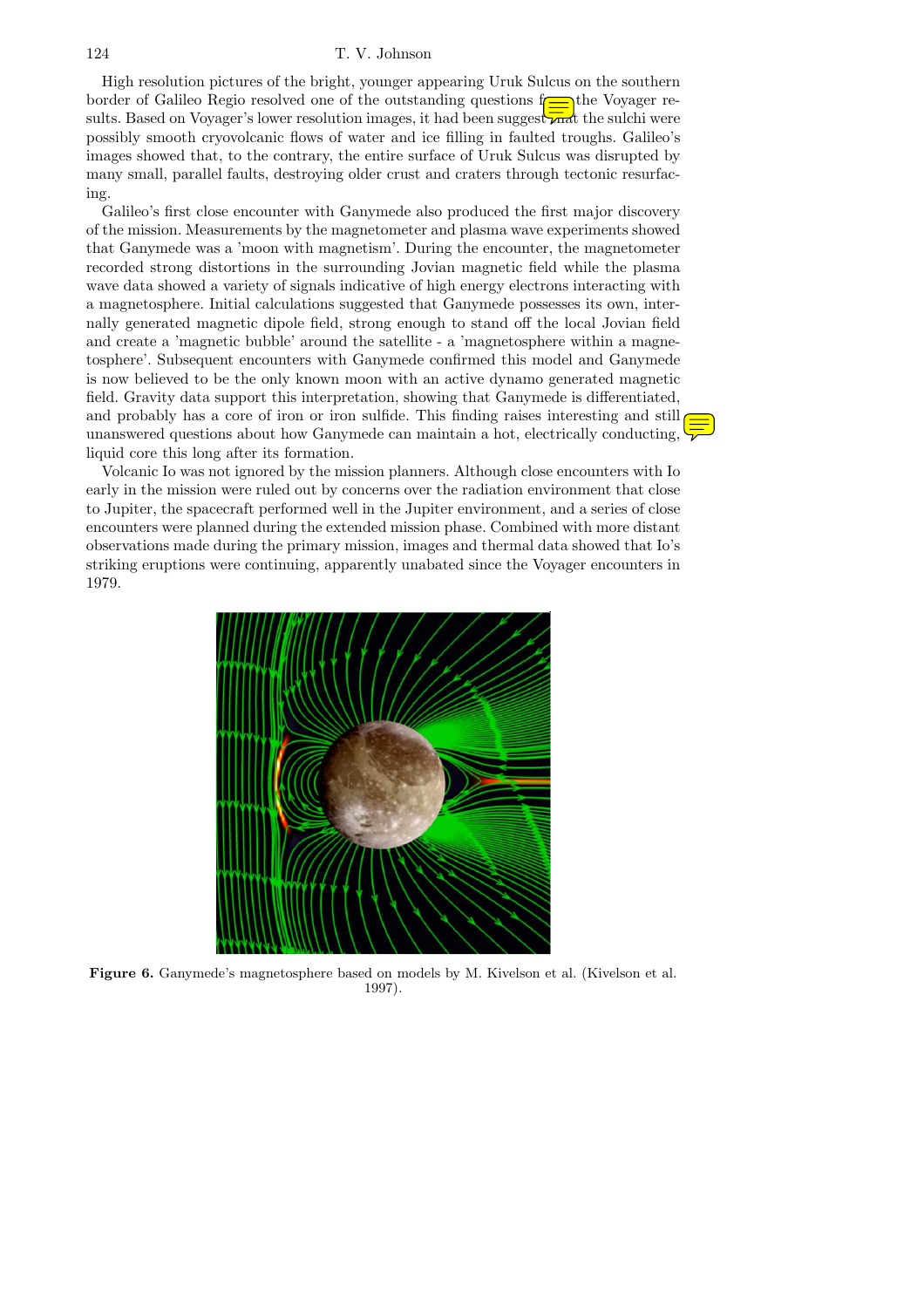Many of the active volcanic sites discovered by Voyager were still erupting during the course of the Galileo mission and multiple new eruptions were also seen. One of these new eruptions, at a location in the northern region known as Tvashtar Catena, was observed to be still active some years after the end of the Galileo mission when the New Horizons spacecraft, on its way to Pluto, turned its cameras on Io during its flyby.

The composition of the volcanic flows on Io was an unresolved issue following the Voyager observations. The relatively low temperatures of some volcanic areas measured by Voyager's infrared experiment and the ubiquitous sulfur-colored deposits on the surface led to the suggestion that Io's volcanoes might be driven by liquid sulfur rather than the higher temperature molten silicates common in terrestrial basaltic eruptions. Telescopic infrared observations from the Earth had detected higher temperatures than seen by Voyager, showing that least some of Io's activity involved silicates, but the relative importance of the two styles of volcanism on the satellites remained uncertain. Galileo instrumentation included improved near-infrared capabilities for the CCD camera and the near-infrared mapping spectrometer. These near-infrared observations confirmed that most of Io's volcanic activity involves mafic or ultramafic silicate lavas, although there may be sulfur related flows in some areas.

Given theoretical models suggesting the possibility of a liquid water ocean beneath its icy crust, enigmatic Europa was a high priority target for Galileo observations. Images from Galileo confirmed the geologic youthfulness reported by Voyager. Even with much higher resolution images available, Galileo mapping shows only a handful of large craters (∼10-20 km diameter) and many of the sprinkling of smaller craters seen at the highest resolution may be secondaries from the larger impacts. Estimates of the surface age from these results range from ∼50-100 Myr, implying major resurfacing of essentially the entire surface in the recent geological past. In addition, Europa's  $\frac{1}{\sqrt{2}}$  ace seen at high resolution by Galileo resembles a frozen arctic landscape, with area $\overline{\text{cor}}$  disrupted 'chaos' highly reminiscent of broken sea ice in Earth's arctic regions. Gravity data suggests that the low-density outer layer of the moon is approximately 100 km thick.



Figure 7. High temperature silicate eruption in Tvashtar Catena on Io. The infrared emission from the eruption site (marked in red) was so intense that the original CCD image was saturated in places (white "bleeding" in lower right inset). Photo courtesy NASA/JPL.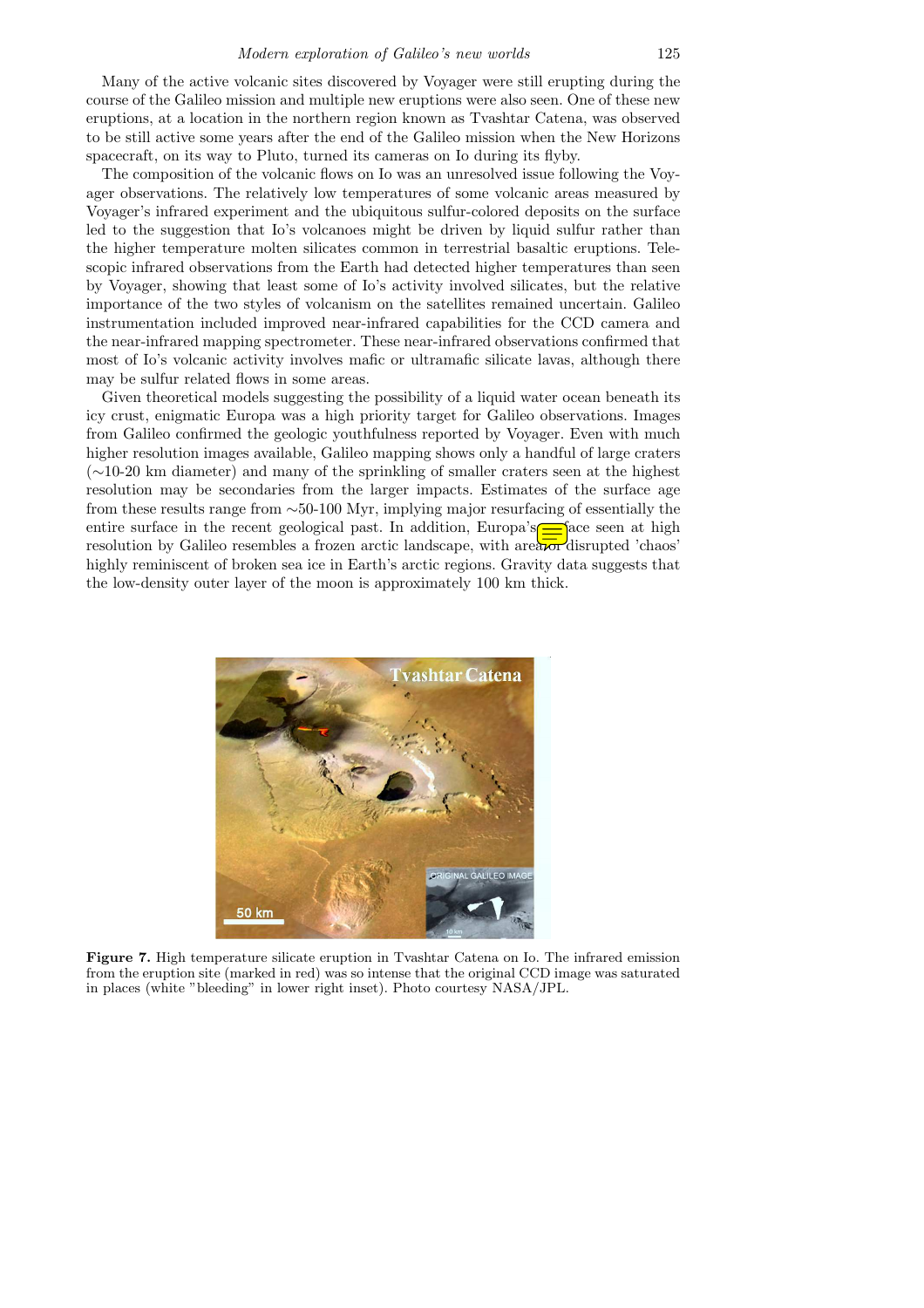This is consistent with models having a global liquid water layer under the surface, but the gravity measurements alone cannot determine how much of this layer consists of ice versus liquid water.

As with Ganymede, some of the most important information about the satellite's interior came from magnetic field measurements. In addition to detecting the strong intrinsic field of Ganymede, the magnetometer experiment made sensitive recordings of the effects of all of the satellites on the surrounding Jovian field during each flyby. For the three icy satellites these data showed that the field perturbations were consistent with a magnetic induction response to the changing Jovian field. Since Jupiter's dipole field is tilted about ten degrees from the planet's spin axis, each satellite experiences a varying field with a time period determined by Jupiter's rotation period and the satellite's orbital period. The perturbations in each flyby (after accounting for the intrinsic field in Ganymede's case) matched the predicted induction signature expected for an electrically conducting sphere the size of the satellite. The moons' icy surface materials and their tenuous ionospheres are calculated to have far too low a conductivity to account for the observed effect. However, liquid water oceans with dissolved salt, as in Earth's oceans, could easily provide the required electrical properties. Thus Europa, Ganymede, and Callisto may all have global liquid water layers, with the major difference that Europa's ocean would be in contact with its rocky mantle, while Ganymede's and Callisto's are predicted to be 'perched' oceans, with the water layer trapped between cold low density ice above and warm high density ice phases below.

Galileo's results are reviewed in Jupiter: The Planet, Satellites and Magnetosphere  $(2004).$ 

# 4. Future Exploration

The results from the Galileo mission have laid the groundwork for future exploration of this complex system of moons. NASA and ESA have done studies of a joint mission to return to Jupiter, continue the exploration of the Jovian system and place spacecraft in orbit around both Europa and Ganymede to study their surfaces and interiors in greater detail. Four hundred years after their discovery, Galileo's worlds are still playing a central role in the continuing exploration of the solar system.



Figure 8. Ice rafts in Europa's Conamara Chaos region. Blocks are about 5 km across. Photo courtesy of NASA/JPL.